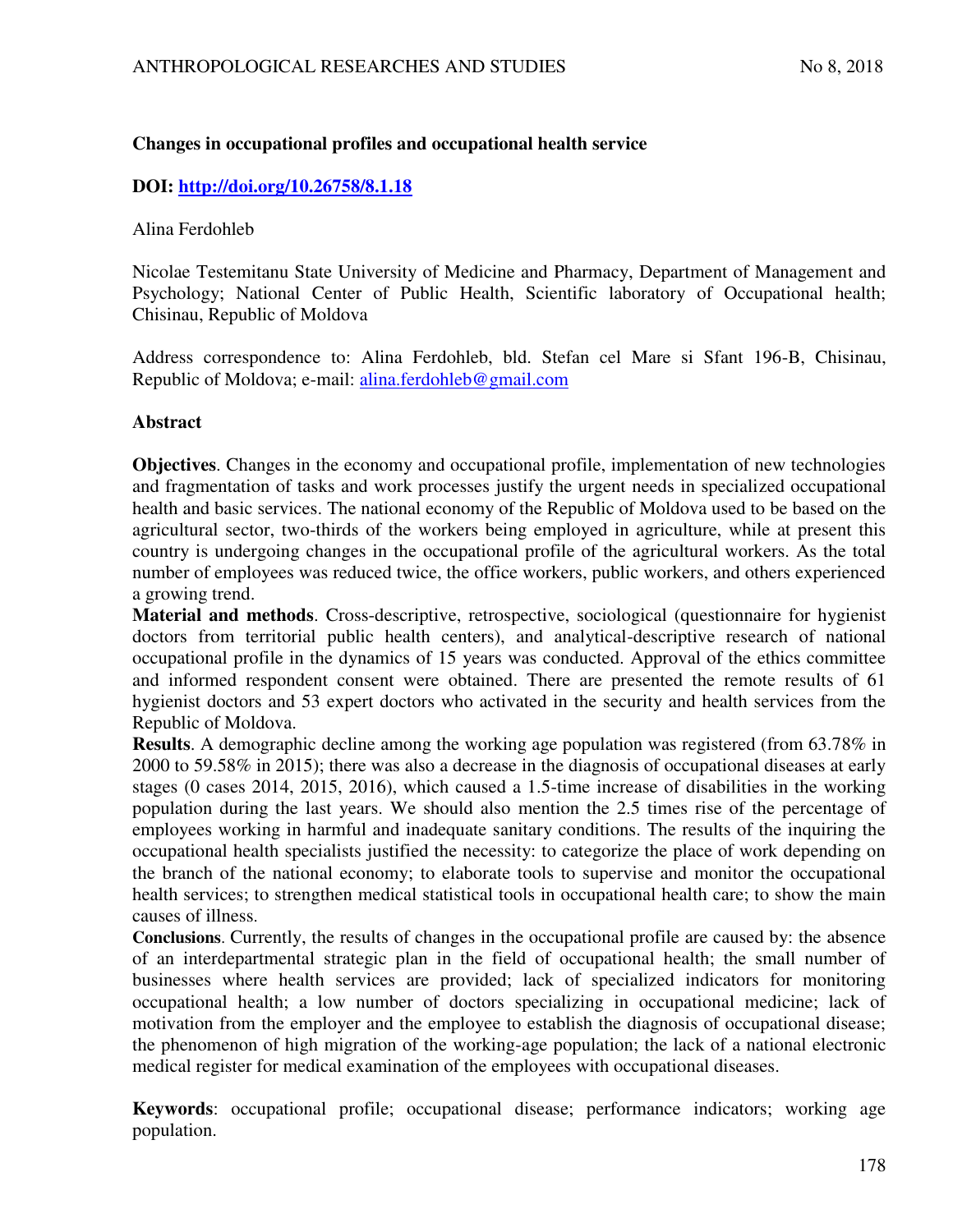#### **Introduction**

Occupational Health Services (OHS) developed alongside with other social protection measures as a response to provocations of the industrial revolution and demographic changes associated with XXI century (Rantanen and Kim/WHO, 2012). These were perceived as necessary and often initiated by industry. Their organization and tasks are defined tripartite international labor law (employee, employer and syndicates/patronages).

The practice of OH appeared from the social changes of the industrial revolution and in some cases, is seen as an integral component of a successful business. Still, the access to specialized advice from OHS is mostly limited to employees from big enterprises. Challenges associated with Public Health because of a growth of non-communicable diseases and aging of population will lead to changes in national health systems and integration of new OH systems (Michalak, 2002).

The growth of world commerce and concurrency based on new technologies changed not only the professional dangers but also lead to the considerate fortification of the subject in the legislation. Implementation and adaptation of these acts need a change from occupational health services, as well from employer/boss. As a result, the current changes in the occupational profile make a beneficial contribution to the development of healthy and productive work conditions and social-economic stability of the country (Godderis, et al., 2004).

Moldova continued on large-scale the socioeconomic reform since the declaration of independence. Despite major changes, which happened during the transition period, of more than 25 years, the economic stability was achieved, GDP growth is moderate, with a reasonable level of unemployment (4.2%). Long-term prospects are, however, affected by/correlated with the economic income of migrant workers (which leads to high economic consumption and trade imbalance) but this does not affect the national occupational profile/structure (structures in the national economy, labor productivity in Moldova).

At present, the health of employees working in unfavorable and harmful working conditions is not sufficiently monitored by the occupational health services system in the Republic of Moldova. It is one of public health specialists' concerns in the context of the assessment of occupational risk factors and their influence on the state of health. Despite the progress made in many branches of the Moldavian national economy (agriculture, construction, transport, furniture industry, etc.), the occupational environment continues to present a real danger to the health of employees.

The health assessment does not take into account the employee's daily occupational exposure to the workplace, but only the current situation. The lack of a specialized system in studying and evaluating the relationship between occupational risk factors in the occupational environment and workers' health at the initial/pre-morbid stage allow neither to monitor the health status and the conditions and harmful factors to which workers are exposed, nor, as a result of these investigations, to elaborate the intersectoral prevention measures.

On the other hand, one of the objectives of similar research is to describe opportunities for national profiles supervision (Godderis et al., 2014). Consolidation of occupational health services system will have an important impact not only on public health but also on national economy (Harrison and Dawson, 2016).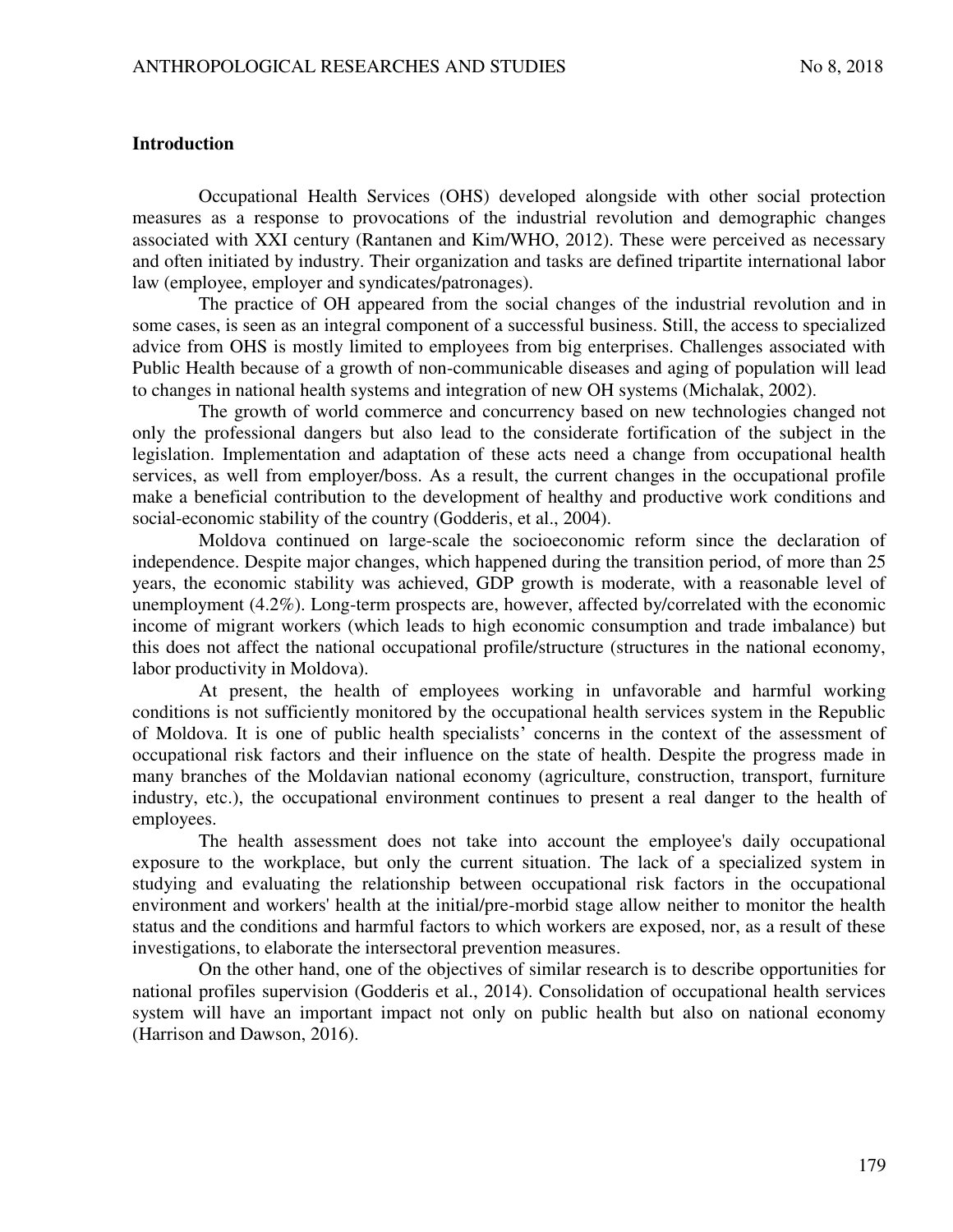#### **Materials and methods**

In the present research, a transversal-descriptive, sociological analysis of the population able to work was performed. The employees were analyzed depending on their status: official employees, independent workers, unpaid family workers, employers and cooperative members, occupied branch of national economy, as a part of the analytical-descriptive research of occupational national profile in the dynamics of 15 years.

The paper's aim is to describe the "update" of occupational safety and health profile in the Republic of Moldova (\*\*\*International Labour Organization & Ministry of Labour, Social Protection and Family of the Republic of Moldova, 2011). The study involved a broad literature research combined with an investigation of the existing methods of reporting and description of the occupational profiles, depending on the country. The field of occupational health takes priority both in the national economy as well in the health of the nation (Macdonald and Sanati 2010). From the literature review, 27 occupational profiles were obtained. Feasibility studies were performed in the same manner in the developed countries, EU countries, neighboring countries, and post-soviet countries: Albania, 2007; Armenia, 2007; Azerbaijan, 2002; China, 2012; India, 2011; Montenegro, 2007; Romania, 2007; Serbia, 2007; the Federation of Bosnia and Herzegovina, 2007; the former Yugoslav Republic of Macedonia, 2008; the Kyrgyz Republic, 2008; the Leningrad Region, 2008; the Murmansk Region, 2009; the Republic of Bulgaria, 2007; the Republic of Croatia, 2007; the Republic of Georgia, 2003, 2008; the Republic of Karelia, 2009; the Republic of Kazakhstan, 2008; the Republic of Tajikistan, 2008; the Republic of Uzbekistan, 2008; the Republika Srpska, 2007; Ukraine, 2007, 2010, 2012.

Our paper is based on the method of describing the occupational profile used in Finland (\*\*\*Ministry of Social Affairs and Health of Finland, 2006) and Germany (Froneberg and Timm/WHO, 2012). The reasoning behind the selection was the high-ranking positions of these countries in the lists, taking into account the organization of occupational health services, and because of the similarity in health insurance system with the Republic of Moldova.

Additionally, the sociological – qualitative stage (questionnaire for hygienist doctors from territorial public health centers) was also performed as part of the research.

The results of the inquiring were processed with Microsoft Excel and SPSS-21; arithmetic mean (M), the weighted average (P), mean arithmetic error (m), non-parametric tests (t, p, SD and soon) were calculated for validation and according to the advanced hypothesis.

In this research, the fundamental ethical research principles of the Helsinki Declaration have been respected. The hygienist doctors/respondents gave informed consent for enrollment in the study.

## **Results**

Determination and systematization of a set of epidemiological and performance indicators in the anthropological research are very up-to-date. Electronic report of data can be used by OHS with the aim of supervision and prevention (Michalak J., 2002; Macdonald and Sanati 2010). Afterward, the selected data can serve as indicators for the exposure and prevention of risks and contribute to the evaluation of the performance of occupational health services providers (Turcanu et al., 2012).

According to the database of the National Bureau of Statistics of the Republic of Moldova (available at: [www.statistica.md](http://www.statistica.md/) ), on January 1, 2017, the entire population was 3,550,852, out of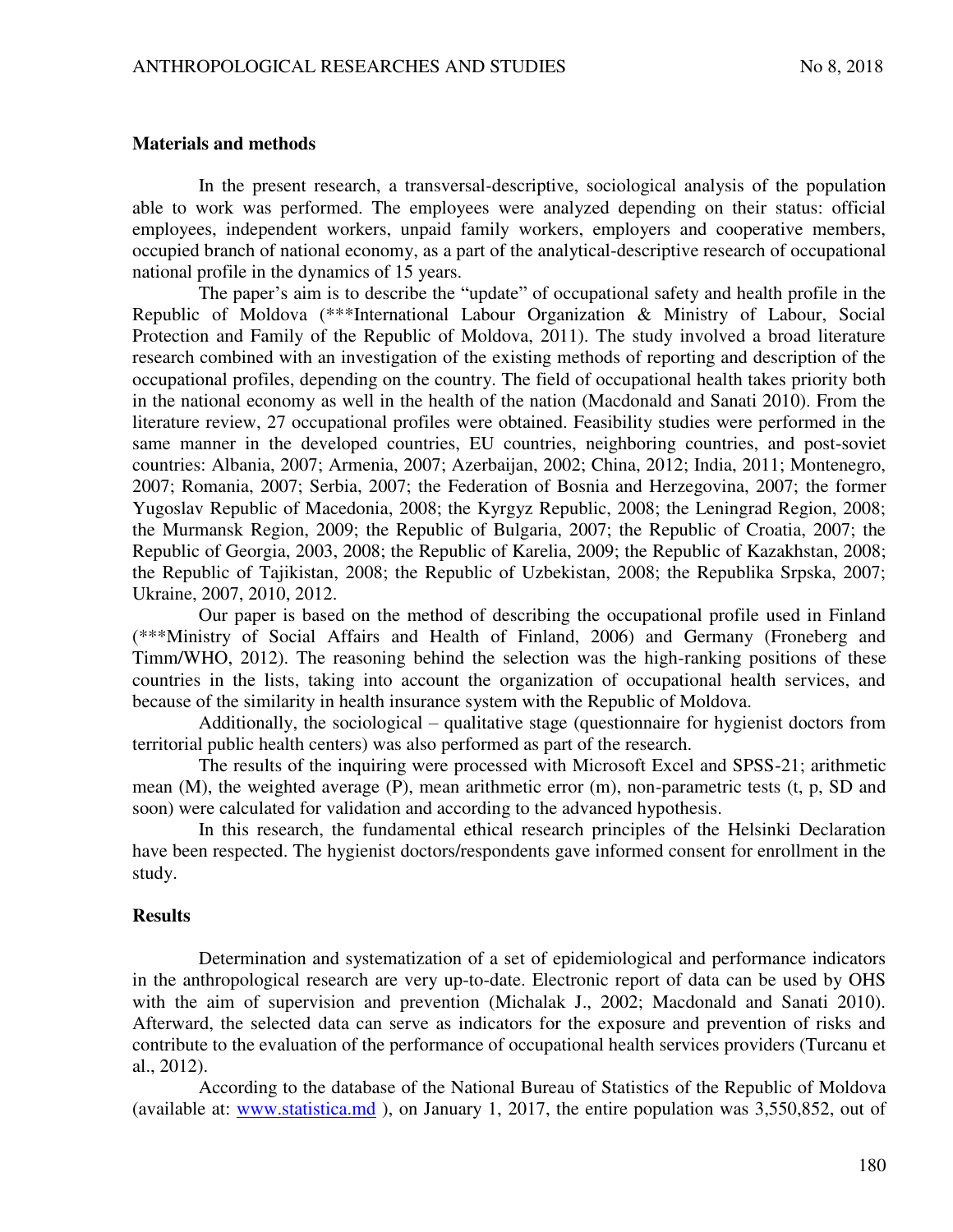which: 48.08% were men (1,707,363 million) and 51.92% women (1,843,486); 42.72% (1,516,813) urban inhabitants and 57.28% (2,034,039) rural inhabitants, respectively.

The "life expectancy" index in 2016 was 72.17 years, depending on sex – 68.14 years for men and 76.15 years for women – and on the place of residence – 75.00 years for the urban population and 70.34 years for the rural population. In contrast, the "demographic burden" index in 2016 was 49.6 persons per republic, indicating a decrease in the working age population and a growth of population besides the working age.

Thus, at 1 January 2017, the working-age population was 2,313,927, which represents 65.17% of the country's population.

And the population that is economically active and of working age is 35.84% (1,272,800), of which: 50.33% men (640,600) and 49.67% women (632,200). The total adult, working-age population in 2012 was 243.2 million. Out of this total population, 142.4 million were classified as employed and 12.5 million were classified as unemployed.

The remaining the population economically active is 35.84% cases. On the other hand, the population economically inactive is 48.24% (1,712,700) (see Figure 1).

| Total population (3550.852)<br>100% |                            |                              |                            |                                       |                            |                              |           |       |         |  |  |  |
|-------------------------------------|----------------------------|------------------------------|----------------------------|---------------------------------------|----------------------------|------------------------------|-----------|-------|---------|--|--|--|
| age<br>$0 - 15$<br>years            |                            | age<br>$57/62 \le$<br>years  |                            |                                       |                            |                              |           |       |         |  |  |  |
| 15.92%                              |                            |                              | 18.91%                     |                                       |                            |                              |           |       |         |  |  |  |
|                                     |                            | <b>Labour force</b>          |                            | Persons 16≤ years not in labour force |                            |                              |           |       |         |  |  |  |
|                                     |                            |                              | 35.84% of total population |                                       | 48.24% of total population |                              |           |       |         |  |  |  |
|                                     | <b>Employees</b><br>34.32% |                              |                            | unemployed                            | students                   | gone abroad<br>$<15 + years$ | household | other | retired |  |  |  |
|                                     | Agriculture                | Construction<br>Industry and | and others<br>Services     | 1.50%                                 | 7,64%                      | 8,98%                        | 5,40%     | 8,72% | 17,47%  |  |  |  |
|                                     | 11,57%                     | 5,89 %                       | 16,86 %                    |                                       |                            |                              |           |       |         |  |  |  |

|  |  |  | Figure 1. Occupational profile of the Republic of Moldova on January 1, 2017. |  |  |  |
|--|--|--|-------------------------------------------------------------------------------|--|--|--|
|--|--|--|-------------------------------------------------------------------------------|--|--|--|

Thus, the share of the unemployed in the country is 4.2% (53,300 of persons), and 1.5% of the economically active population, respectively. On the other hand, the share is higher - 6.0% in urban localities compared to rural localities - 2.6%. Subsequently, we analyzed the unemployment phenomenon by sex, where men's share is  $5.5\%$  and women's  $-2.9\%$ , respectively.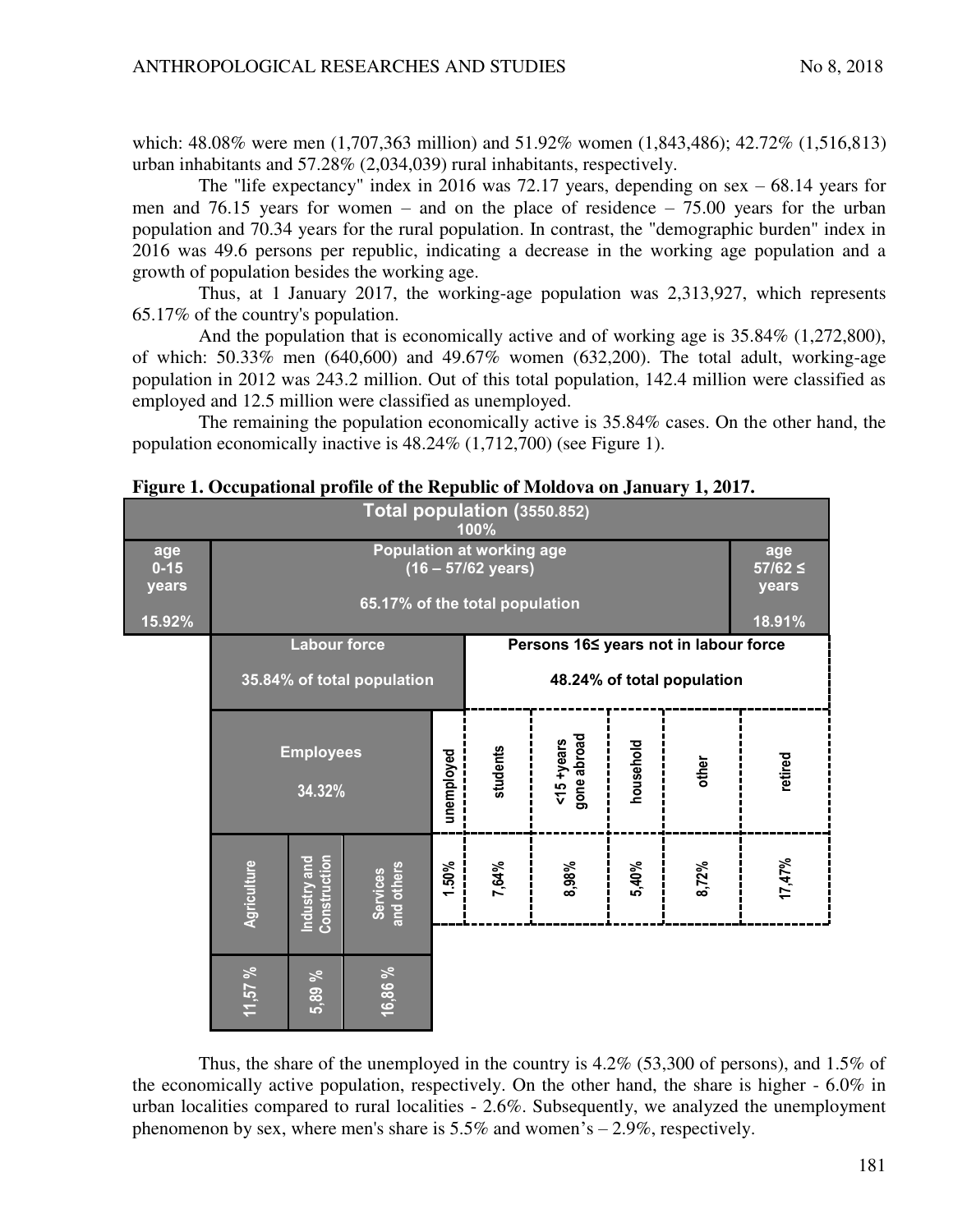The distribution of the occupational profiles by economic branch is as follows:

- Agriculture, hunting economy and fish farming 11.57% of the population (410,900);
- Industry 4.17% of the population  $(148,100)$ ;
- Construction 1.72% of the population  $(60,900)$ ;
- Wholesale and retail trade; Hotels and restaurants 6.29% (223,500);
- Transport and Communications 2.15% of the population (76,200);
- Public administration; Education; Health and social assistance 6.29% of population (223,500);
- Other activities 2.82% of the population (100,300).

It is important to note the significant decrease in number of the working age population over the past 15 years (from 63.78% in 2000 to 59.58% in 2015). Promoting 'worthy work for all ages' policy and a gradual increase in the retirement age for men and women might have helped to avoid or minimize the shortages in human resources in some areas of the national economy.

When analyzing absolute data, in the *agricultural* sector, the number of employees has decreased twice (from 770.4 thousand in 2000 to 381.9 thousand in 2015). Similarly, the number of employees in the industry decreased 1.14 times (from 166.1 thousand in 2000 to 145.6 thousand in 2015). On the other hand, we see some 1.5 times increase in construction field (from 44.4 thousand in 2000 to 65.4 thousand in 2015), as well as in the "wholesale and retail, hotels, restaurants" sector (from 165.3 thousand in 2000 to 189.6 thousand in 2015).



**Figure 2. Occupational profile depending on national economy field, %.** 

In the next stage, the analysis of the occupational profile was carried out according to the distribution quotas of employees in the national economy.

The trend shows an increase in the former and a steady decline in the latter. Industry (13.0%) is in slight growth and construction (5.7%) relatively stable. The proportion of public sector employment is relatively high but declining. The share of informal employment is officially 28%,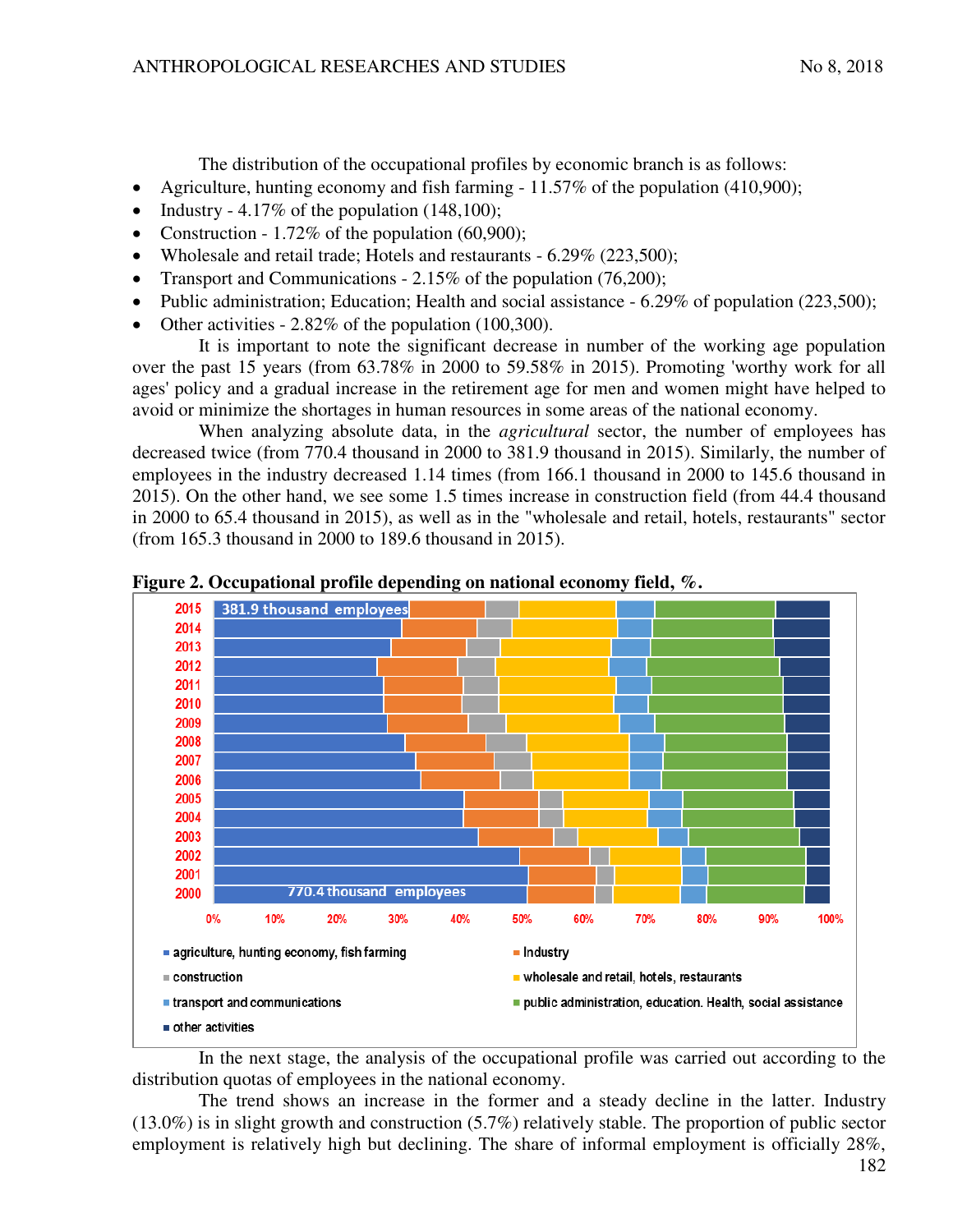but there are estimates referring to as high as 30-50% share of informal employment if all people participating in work life are counted (Figures 2 and 3). The informality may also explain partly the low formal labor participation rate figures.

The occupational structures are determined by the size of the economic sectors. A series of job sectors – agriculture, forestry, manufacturing, and construction – that absorb almost half of the entire workforce continue to represent high-risk areas regarding the traditional occupational safety and health.

The other half of workforce, such as health workers, workers in trade, hotel, and restaurant occupations, is exposed to the typical occupational health problems of service occupations, ergonomic problems, psychological stress and time pressure and sometimes violence caused by clients. Thus, the Moldavian occupational health services have to be able to respond to both the risks of traditional work and stresses of the so-called new work life.

The distribution of the occupational profiles by the status of the working person (employee, self-employed, unpaid family worker, business owner, member of an agricultural cooperative society) is graphically represented in Figure 3.



**Figure 3. Occupational profile according to the employees' statute, %.** 

According to the distribution of persons employed in *economic activities*, 441.0 thousand persons (34.7% of the total number of employed persons) are employed in the *agricultural sector*. Of these, 46% (or 16.1% of the total number of employed persons) are those engaged in the production of agricultural products exclusively for their own consumption. As compared to 2016, the number of employees in agriculture decreased by 56.5 thousand, or by 11.4%.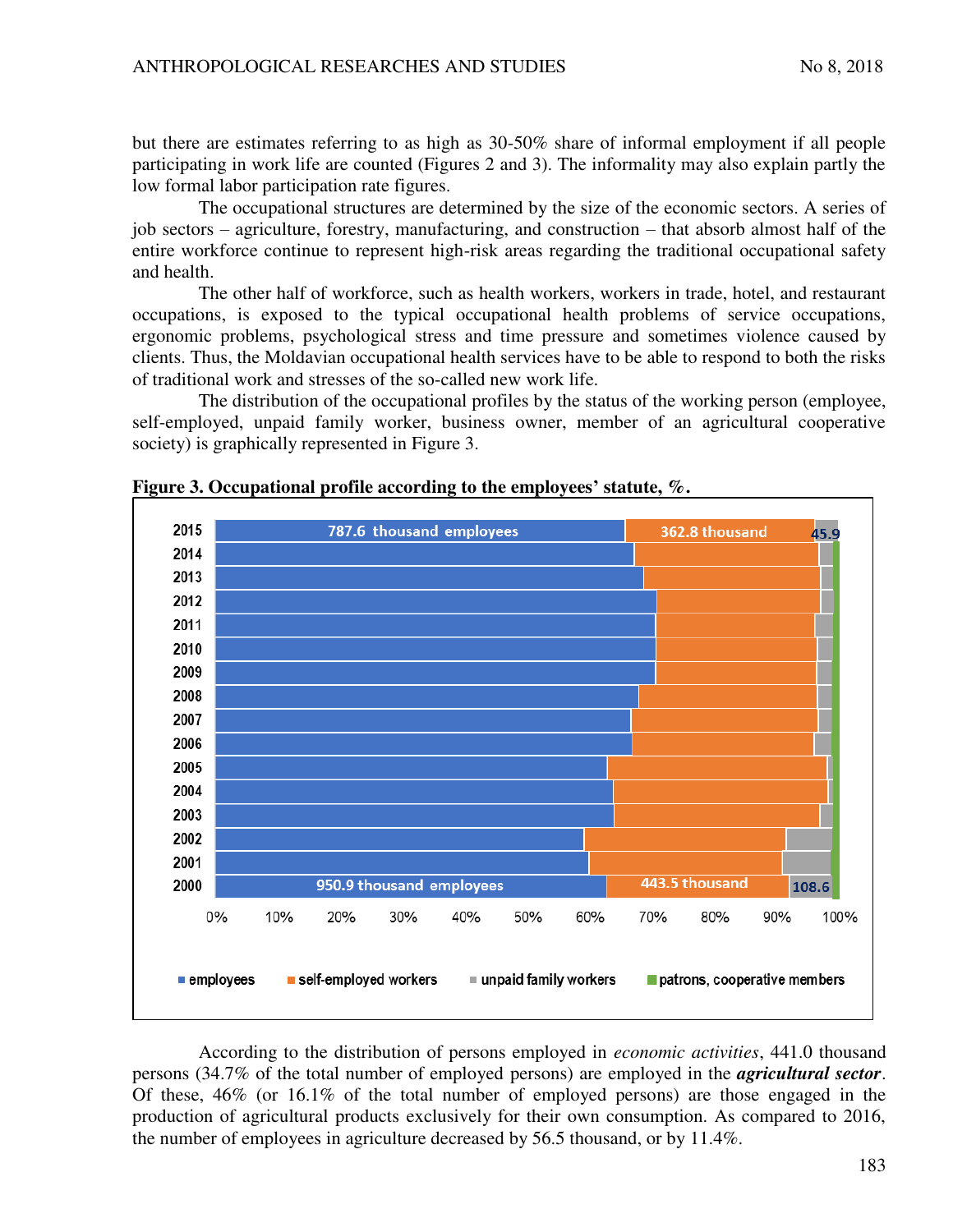829.2 thousand persons were employed in *non-agricultural activities*, 2.3% more than in 2016. The share of persons employed in *industry* constituted 11.9% (11.3% - 2016) and *construction* - 5.4 (5.1% - 2016). The number of persons employed in industry increased by 2.8% compared to the same quarter of the previous year, and in construction by 2.2%. There were 48.0% of all employed persons in the *services* sector, their share recording an increase compared to 2016  $(45.6\%)$ .

*By ownership criteria*, 75.9% of the employed population worked in the private sector and 24.1% in the public sector. The structure of the employed population, according to the professional status, reveals that the share of the employees constituted 63.0% of the total.

*Undeclared work* among employees constituted 6.5%, recording a decrease compared to the second quarter of the previous year (7.8% in 2016). The employment practice without the completion of individual employment contracts (based on verbal agreements) is more common among male employees (8.0%) than female employees (5.0%). The largest shares of employees working only on verbal understanding are estimated to be in agriculture (38.4%) and trade (16.1%).

Each service system must be provided not only material – economically but also with wellprepared human resources. We find that, generally, the health services in the country are affected by the great mobility/exodus and the shortage of medical staff. In the past twenty years, more than 40% of health workers have left the health system. At national level, the number of doctors decreased from 16,199 in 1996 to approximately 10,397 in 2015. The same phenomenon is found among the doctors of the Public Health Surveillance Service, in the case of hygienist doctors in the Occupational Health Service.

For a deeper understanding of this phenomenon, our study included the use of a qualitative questionnaire and in-depth interviews with hygienist doctors from the territorial public health centers. The interview data from the full research sample of 35 hygienist doctors in the district public health centers was structured according to: *the age of the respondents* (under 35, 35-60 and over 60); *the length of their service* (under 5, 5-35 and over 35); *grade of specialization* (superior, first category, second category and without category).

As a result of the analysis, the *age of doctors* from district PHC is 50.77 ± 1.98 years, Min  $= 27.0$  years and Max = 70.0 years (*SD = 11.76*), the *length of service* is 24.97  $\pm$  2.24 years, Min = 1.0 years and Max = 45.0 years, (*SD = 13.27*). Regretfully, doctors under the age of 35 were a minority (14.3%), while the number of people of retirement age (22.9%) is high. Doctors were asked if ″the occupational health vision has changed following the workshop″: those under 35 years responded positively in 80.0% of cases, those over 60 years - 75.0% of cases and those between 35- 60 years - 27, 3% of cases. The current situation confirms the responsibility of the specialists for the daily problems encountered in the service of occupational health (see Figure 4).

The affirmative responses to the questions regarding the usefulness of knowledge for practical work were distributed as follows (see Figure 5):

- basic notions in occupational health (OH): 74.3% of cases (60% among doctors aged <35 years, 62.5% among doctors aged  $> 60$  years, and 81.8% among those aged 35-60 years);
- OH legislation: 62.9% of cases (40% among doctors aged <35 years, 75% among doctors aged > 60 years, and 63.6% among those aged 35-60 years);
- components of the OH structure:  $37.1\%$  of cases (40% among doctors aged  $\leq 35$  years,  $25\%$ among doctors aged > 60, and 40.9% among those aged 35-60 years);
- OH tasks: 54.3% of cases (60% among doctors aged  $\leq$ 35 years, 37.5% among doctors aged  $>$ 60, and 59.1% among those aged 35-60 years);
- OH activities:  $51.5\%$  of cases (80% among doctors aged <35 years, 25% among doctors aged > 60, and 54.5% among those aged 35-60 years);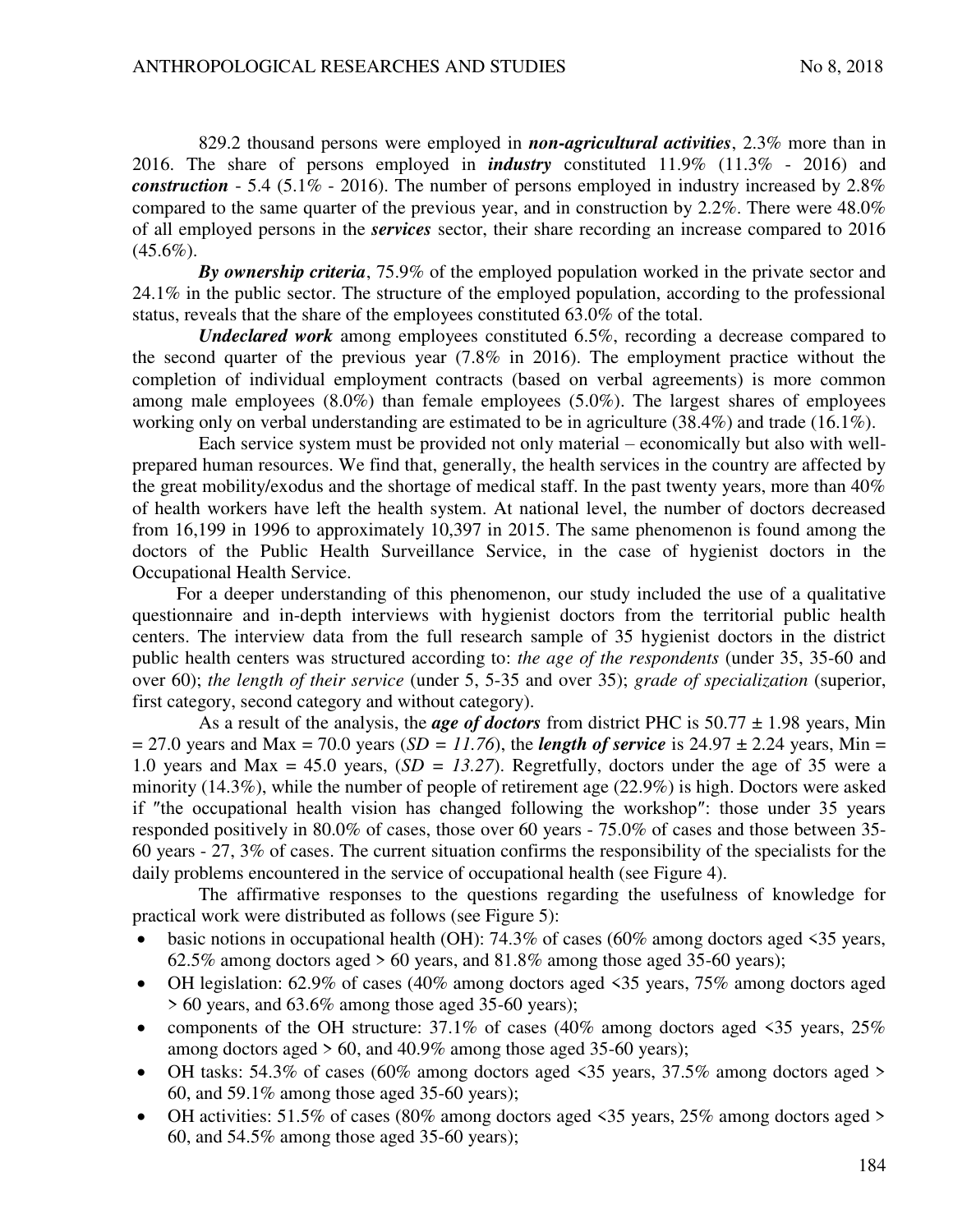Analyzing the answers, we found the responsibility (in the anonym questionnaire) of the doctors in the 35-60 age group with valid statistical representation.





**Figure 5. Distribution of responses on utility and information needs following training courses and approached items, %.** 



On the other hand, to the question about "the usefulness of information for international law", the answers were distributed in the following way: *useful* - 48.6%; *partially useful* - 42.9%; *useless* - 5.7% and *do not know* -2.9% of cases.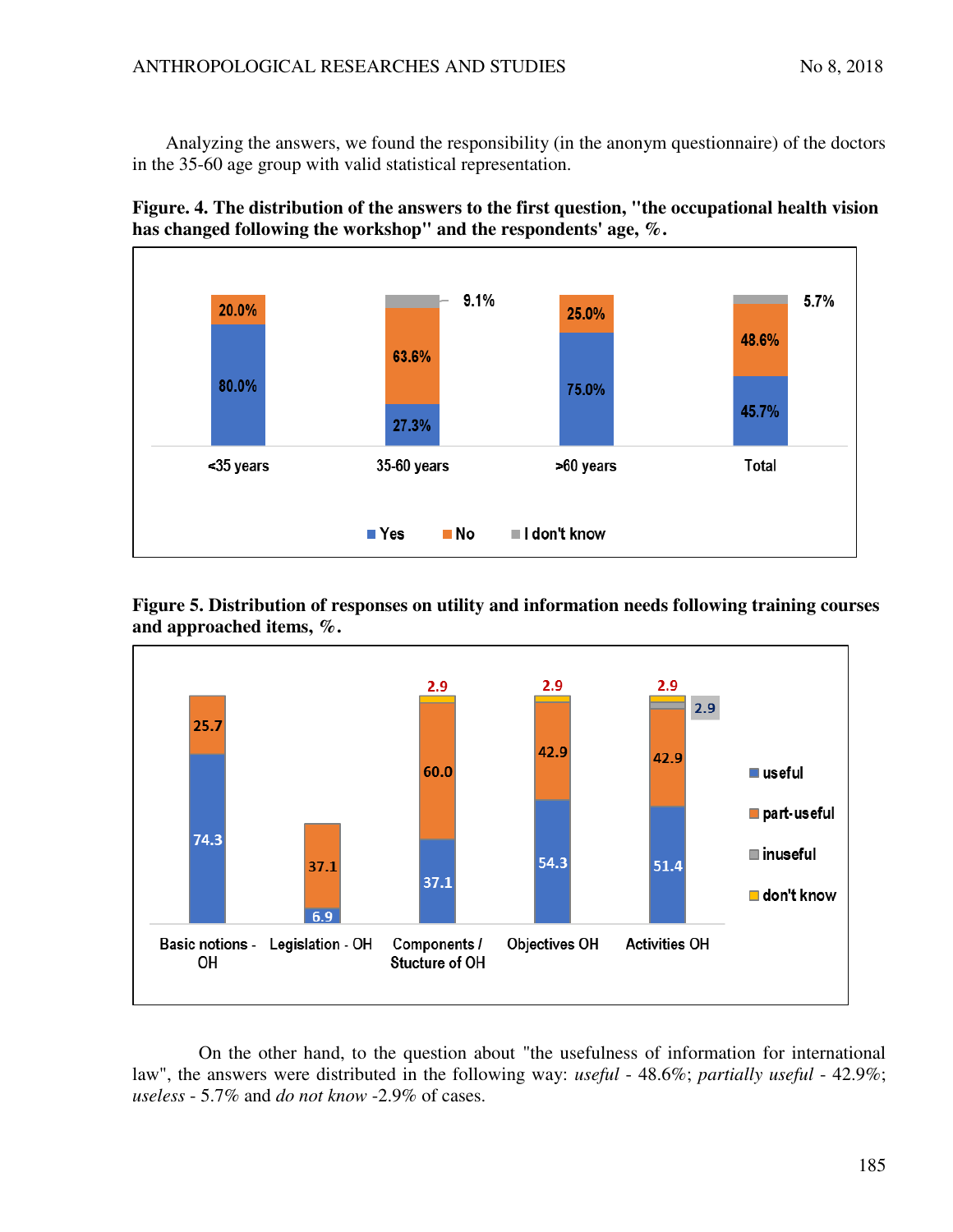Further to the "usefulness of the information for national legislation", the answers were as follows: *useful* - 65,7%; *partially useful* - 34,3%. The objectivity of these questions was presented by the respondents aged 35-60, with representative statistical validity.

The survey also included the identification of those services that intersect/interfere with the work of medical hygiene specialist at the local level. According to their frequency, these were reported as follows: *ecologic inspectorate* - 34.3%; *labor inspection* -14.3%; *agricultural department* - 11.4%; *local public administration* - 8.3%, etc.

Regretfully, doctors specialized in occupational diseases, doctors/physicians working in companies or medical examination committees of employees, physicians and others were not mentioned. As it is known, professional diseases have not been diagnosed for three years, in the republic.

In this context, we investigated what training topic (which requires a more detailed or indepth preparation) would be more welcomed among the specialists (see Figure 5).

The first place was shared by the *national legislation and normative acts* (nominated by 91.4% of the respondents) and the risk factors in the occupational environment (nominated by an equal percentage). The second place w*as* occupied by the *stress at work* (topic advanced by 85.7% of the respondents). The third priority, with an insignificant difference, was the *organization of occupational health service* (chosen by 82.9%) and familiarization with *ergonomic methods* in OHS (indicated by 82.4%).

According to priorities the topics have been hierarchized as follows: *experiences and international normative acts* (68.6%); *supervision of enterprises where a diagnosis of occupational disease is suspected* (74.3%); *research of occupational diseases* (77.1%); *medical-professional rehabilitation of employees* (80.0%) (see Figure 6).



**Figure. 6. Distribution of responses on the usefulness and necessity of information following training courses and addressed items, %.**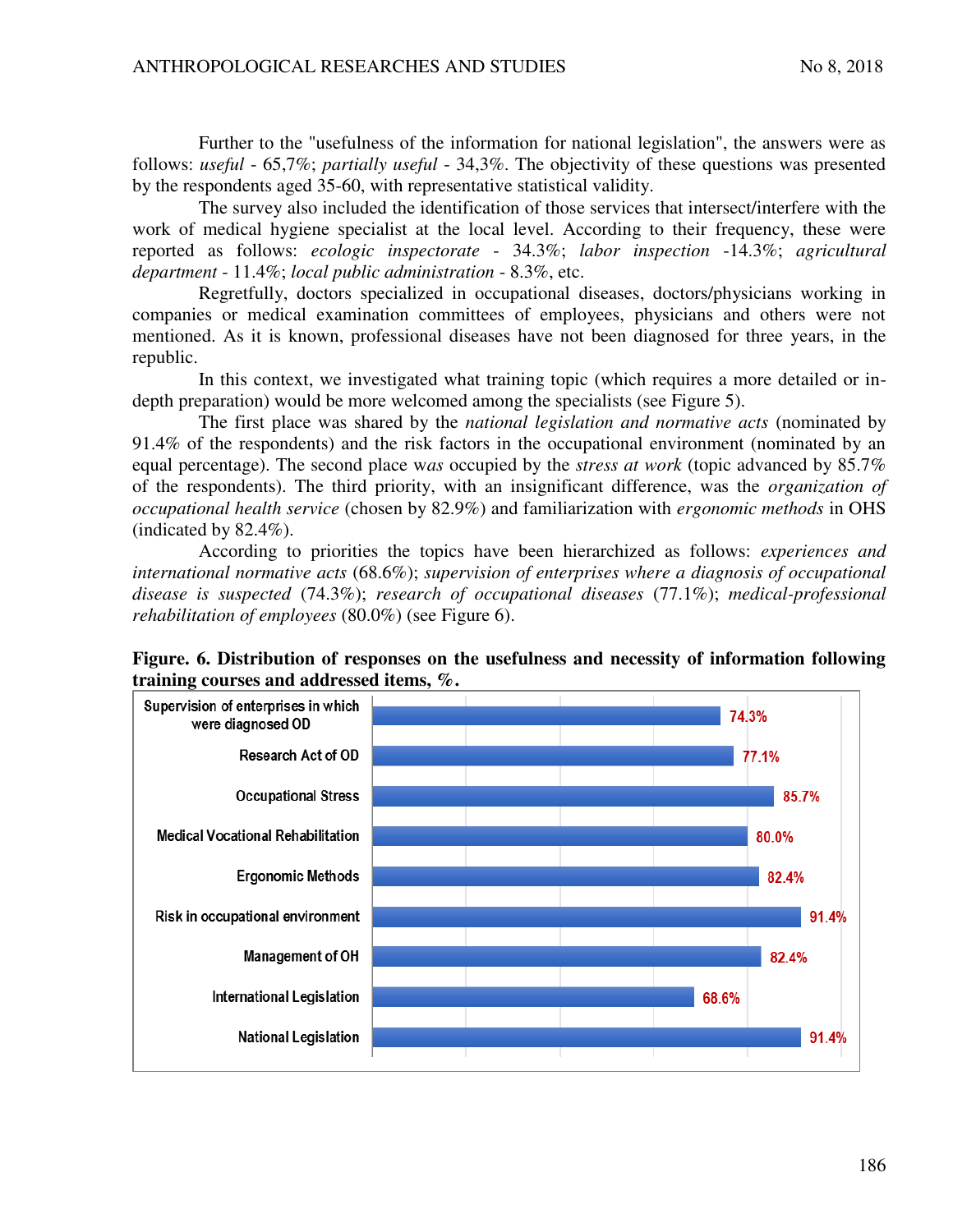The participants to study were also questioned about their interests in dedicated workshops. Their suggestions include *interactive dialogue* (submitted by 74.3% of the respondents); *distribution of didactic materials* (expressed by 71.4%); *the utility of the material in practice* (supported by 65.7%).

Today, the welfare of industrialized and developing countries is based on technologies that require chemicals in the occupational environment. While these chemicals are extremely valuable and useful, their production, use, and disposal can be dangerous to human health and the environment. In spite of stringent legislative controls in the EU-27, and the implementation of many voluntary measures by enterprises, annual appraisals indicate that 167,000 workers die due to working conditions. More than 95% of these deaths are caused by occupational diseases, and half of these deaths are attributable to exposure to chemical and toxic chemicals. Among the main causes are long-term exposures that lead to the development of work-related cancers.

According to EU-OSHA, chemicals products and hazardous chemicals or other materials used in the workplace can cause up to 70,000 deaths per year in the EU. Most of them are from long-term exposure and asbestos still contributes significantly.

Occupational health services confront important changes as a result in the occupational environment, in the health and security concepts, in legislation. In order to achieve a high quality of OHS at a reasonable cost, it is important to prepare a "National Occupational Profile", which will systematize the occupational concept with the help of standard indicators and present them with regularity (5 years, 10 years, 15 years, etc.).

National Occupational Profile is often performed based on the concept of critical thinking. The concept of preventive thinking is presented to manage health services at the workplace (Godderis et al., 2012).

## **Conclusions**

The findings reveal a stringent need to develop a new strategy on the health and safety of employees at the workplace. This reform will have to consolidate the given area, to harmonize the Internal Legislation with International Labor Organization and World Health Organization conventions in the given field, and to rely on the main directions set by the International Commission on Occupational Health (ICOH).

The achievement of the objectives of occupational medicine is based on the predominant prophylactic feature of this complex discipline, which will be carried out through the systematic supervision with adequate means of the working conditions and health status of the employees in order to identify the new professional risks and methods of combating them. The Occupational Medicine/Occupational Health Services requires the orientation towards teamwork of the specialists in the field of health and safety at work; it is necessary to coordinate well all the services responsible for the health status of the working age population.

The creation of the Occupational Medicine/Occupational Health Service will contribute to improvement of health-care assistance to workers, working conditions, health of employees and of working-age population, by diminishing occupational diseases, morbidity with temporary incapacity to work, general morbidity, work trauma, working-age mortality, and therefore it will contribute to the essential growth of the national economy.

The creation and implementation of the Occupational Medicine/Occupational Health Service will allow in perspective that the policy and the strategy of health and safety at work will no longer present separate activity fields but a whole one, which, within the framework of national policy and strategy, will bring together intersectoral efforts both in legislative and institutional plans.